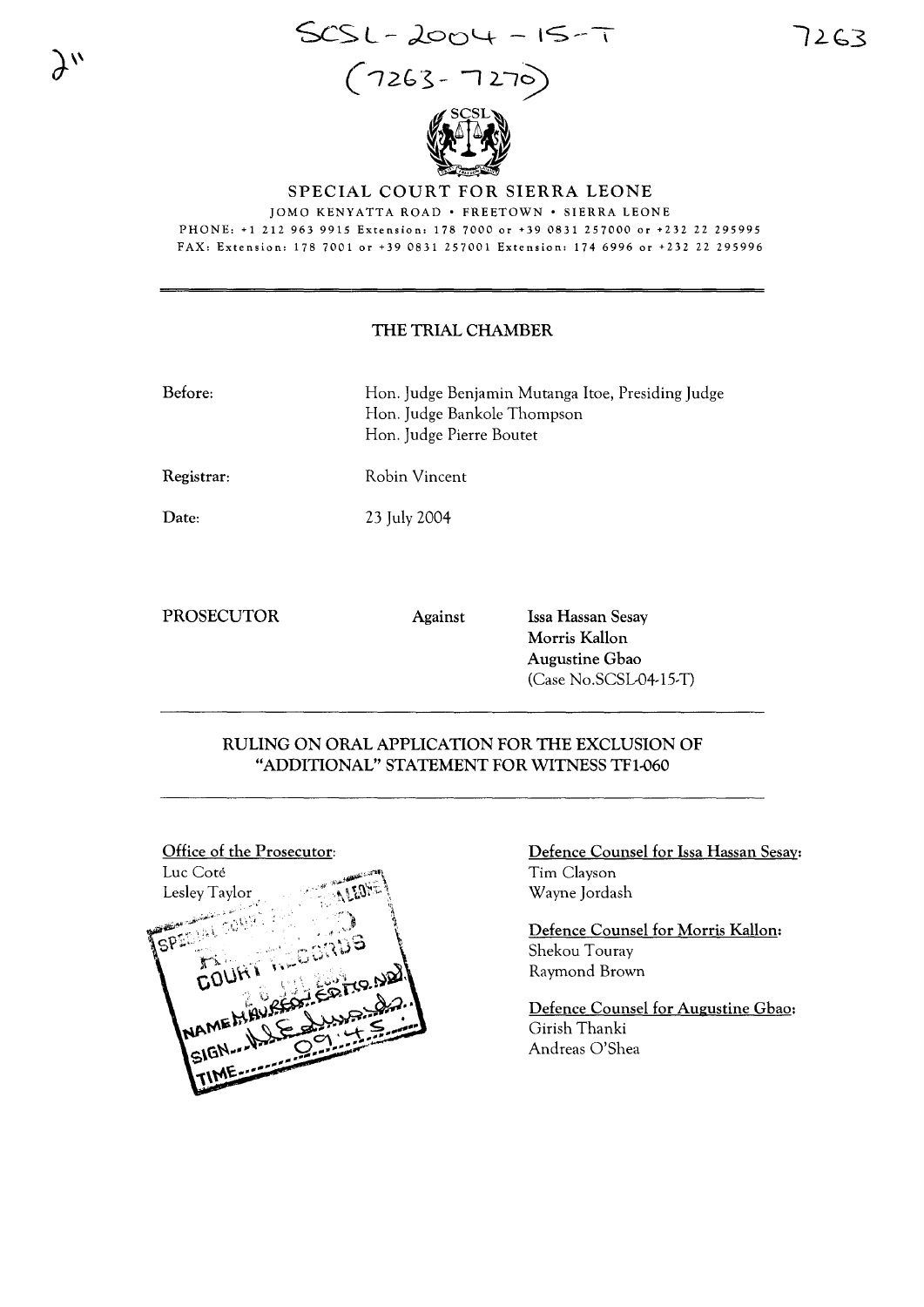**THE TRIAL CHAMBER** ("Trial Chamber") of the Special Court for Sierra Leone ("Special Court") composed of Hon. Judge Benjamin Mutanga Itoe, Presiding Judge, Hon. Judge Bankole Thompson and Hon. Judge Pierre Boutet;

**SEIZED** of an oral application by the Defence Counsel for lssa Hassan Sesay, Morris Kallon and Augstine Gbao ("the Defence") and their supporting grounds and submissions during the trial proceedings on 19 July 2004 for the exclusion of evidentiary material contained in a supplemental statement of Witness TF 1-060 disclosed to the Defence by the Prosecution on 16 July 2004, and the Prosecution's Response to the said Application;

**CONSIDERING** Rule 66(A)(ii) of the Rules of Procedure and Evidence ("Rules"), Article 17 of the Statute of the Special Court for Sierra Leone ("Statute") and the Trial Chamber's Order to the Prosecution to File Disclosure Materials and Other Materials in Preparation for the Commencement of Trial dated 1 April 2004 ("Order for Disclosure');

### **AFTER DELIBERATION**

### **HEREBY ISSUES THE FOLLOWING RULING:**

- 1. This is the unanimous Ruling of the Trial Chamber of the Special Court for Sierra Leone on the oral application by Counsel for the First Accused (with whom the other Defence Counsel associated) on 19 July 2004 for the exclusion of the alleged "additional" statement of witness TF1-060 disclosed by the Prosecution to the Defence on 16 July 2004.
- 2. It will be recalled that during the course of the trial of this case on 19 July 2004, learned Counsel for the First Accused, lssa Hassan Sesay, sought from this Court an order to exclude a supplemental statement made by Witness TF1-060 on 16 July 2004.
- 3. The Defence contended that the aforesaid statement contains evidence relating to a new count, to wit, **14** charging the offence of pillaging, and makes a direct

Case No. SCSL04-15-T 2. 23 July 2004

 $1457$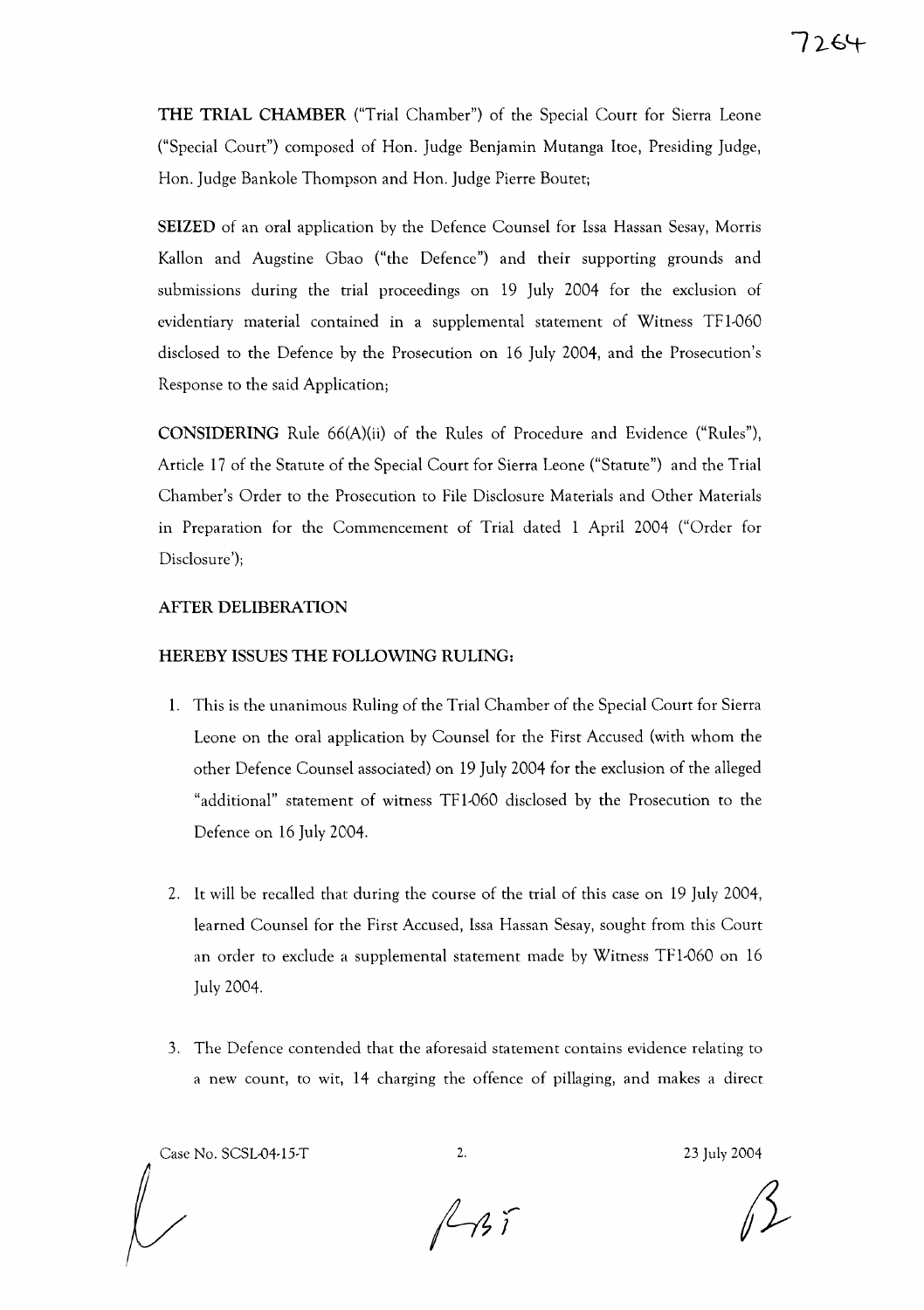reference to and specific allegations against the First Accused. The Defence forcefully submitted that the said statement cannot, in law, be considered as an addition to or clarification of, the original statement previously disclosed by the Prosecution on 2 June 2003 but that it is in essence a new statement from the witness alleging entirely new facts, and it should be deemed to be a statement from a new witness for purposes of the interpretation and application of Rule 66(A) of the Rules.

- 4. The Defence further submitted that the disclosure of the alleged "additional statement" is in breach of Rule 66(A)(ii) of the Rules, the for Disclosure and Article 17(4) of the Statute of the Court guaranteeing an accused person the right to adequate facilities for the preparation of his defence.
- 5. The Defence also argued that Rule 66(A)(ii) should be interpreted in a purposive manner consistent with Article 31 of the *Vienna Convention* on *the Law of Treaties <sup>1</sup>* so as to require the Prosecution to show good cause for the admission of the additional statement akin to facts emanating from a new witness. It was also submitted by the Defence that on a plain and literal interpretation of Rule 66(A)(ii), the Prosecution has the burden of showing good cause whenever it wishes to disclose to the Defence, statements of additional witness rather than additional statements from the same witness, and that having failed to do so in this case, it should not be allowed to adduce the evidence contained in the contested supplemental statement. The Defence firmly argued that in any event if the statement is considered to be supplemental in law, the Defence would need time to investigate new allegations for purposes of an effective cross-examination.
- 6. In response, the Prosecution submitted that it did disclose the additional statement as soon as possible and argued that Rule 66(A)(ii) does not apply to additional statements but rather to additional witness. The Prosecution also argued that the Defence has already been put on sufficient notice as to the evidence pertaining to Witness TF1-060 from the previous disclosures, and that the testimony should be permitted to proceed as scheduled.

The SCSL 04-15-T 3. 23 July 2004

 $N \rightarrow C$ 

<sup>I</sup> *United Nations Treaty Series,* vol. 1155, p. 331.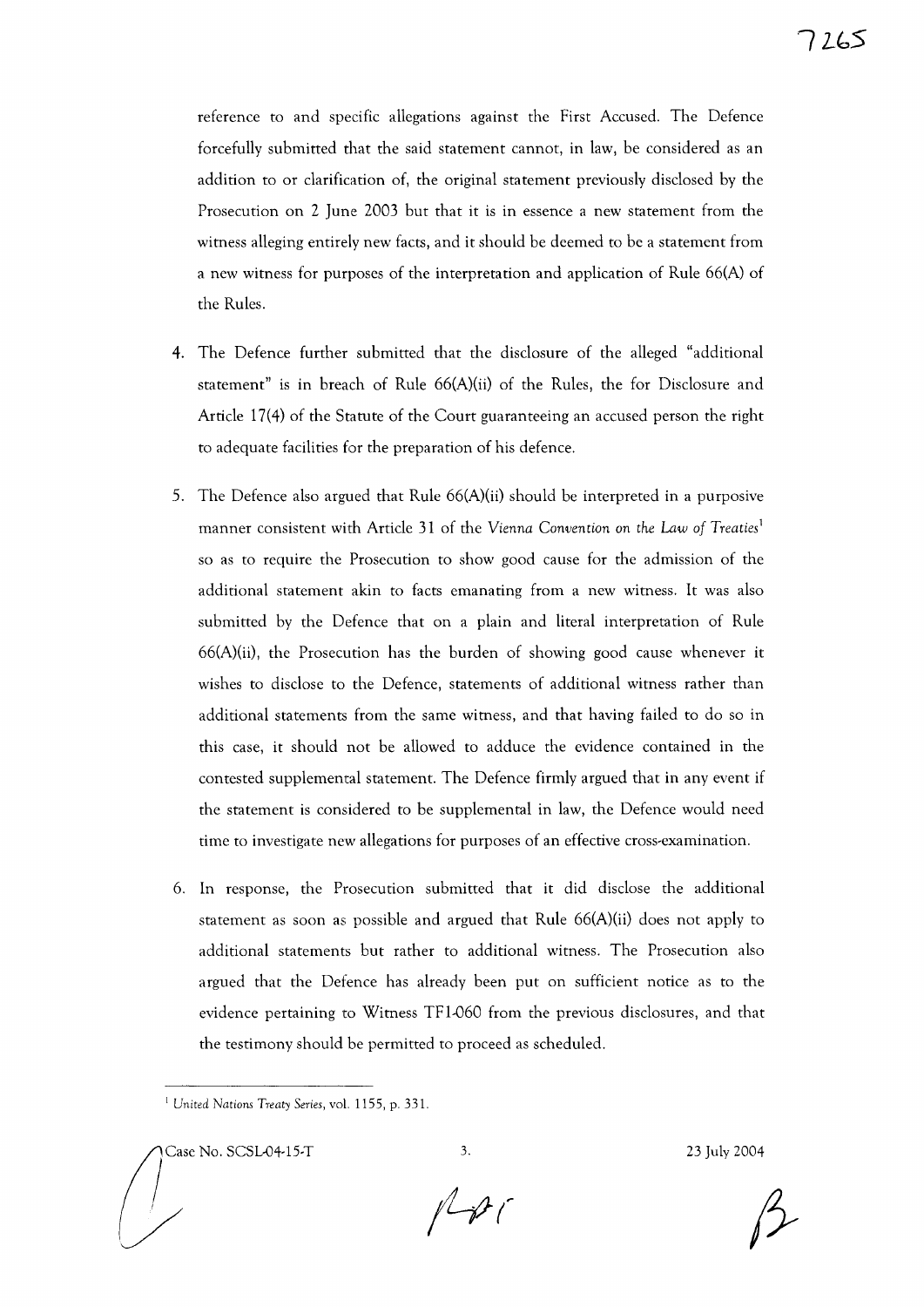- 7. The merit or otherwise of the Defence application revolves around both the proper interpretation to be given to Rule 66(A)(ii) as to the obligation of the Prosecution to disclose witness statements to the Defence and its application to the statement alleged to be objectionable.
- 8. In our most recent Decision entitled Decision on Disclosure of Witness Statements and Cross-Examination<sup>2</sup> dated 16 July 2004, interpreting Rule 66, the Trial Chamber had this to say:

As a matter of statutory interpretation, it is the Chamber's opinion that Rule 66 requires, *inter alia,* that the Prosecution disclose to the Defence copies of the statements of all witnesses which it intends to call to testify and all evidence to be presented pursuant to Rule 92bis, within 30 days of the initial appearance of the Accused. In addition, the Prosecution is required to continuously disclose to the Defence, the statements of all additional Prosecution witnesses it intends to call, not later than 60 days before the date of trial, or otherwise ordered by the Trial Chamber, upon good cause being shown by the Prosecution.<sup>3</sup>

9. Commenting on the rationale behind the statutory framework for disclosure obligations of the Court, the Chamber observed as follows:

> It is evident that the premise underlying the disclosure obligations is that the parties should act *bona fides* at all times. There is authority from the evolving jurisprudence of the International Criminal Tribunals that any allegation by the Defence as to a violation of the disclosure rules by the Prosecution should be substantiated with *prima facie* proof of such a violation.<sup>4</sup>

*2Prosecutor v. Norman* et *aI.,* Case No. SCSL·04·14·T, Decision on Disclosure of Wimess Statements and Cross.Examination, 16 July 2004.

•/ Case No. SCSL.()4·15·T 4. 23 July 2004

 $1237$ 

 $3$  *Id.* para 5.

 $4$  *Id.* para 7.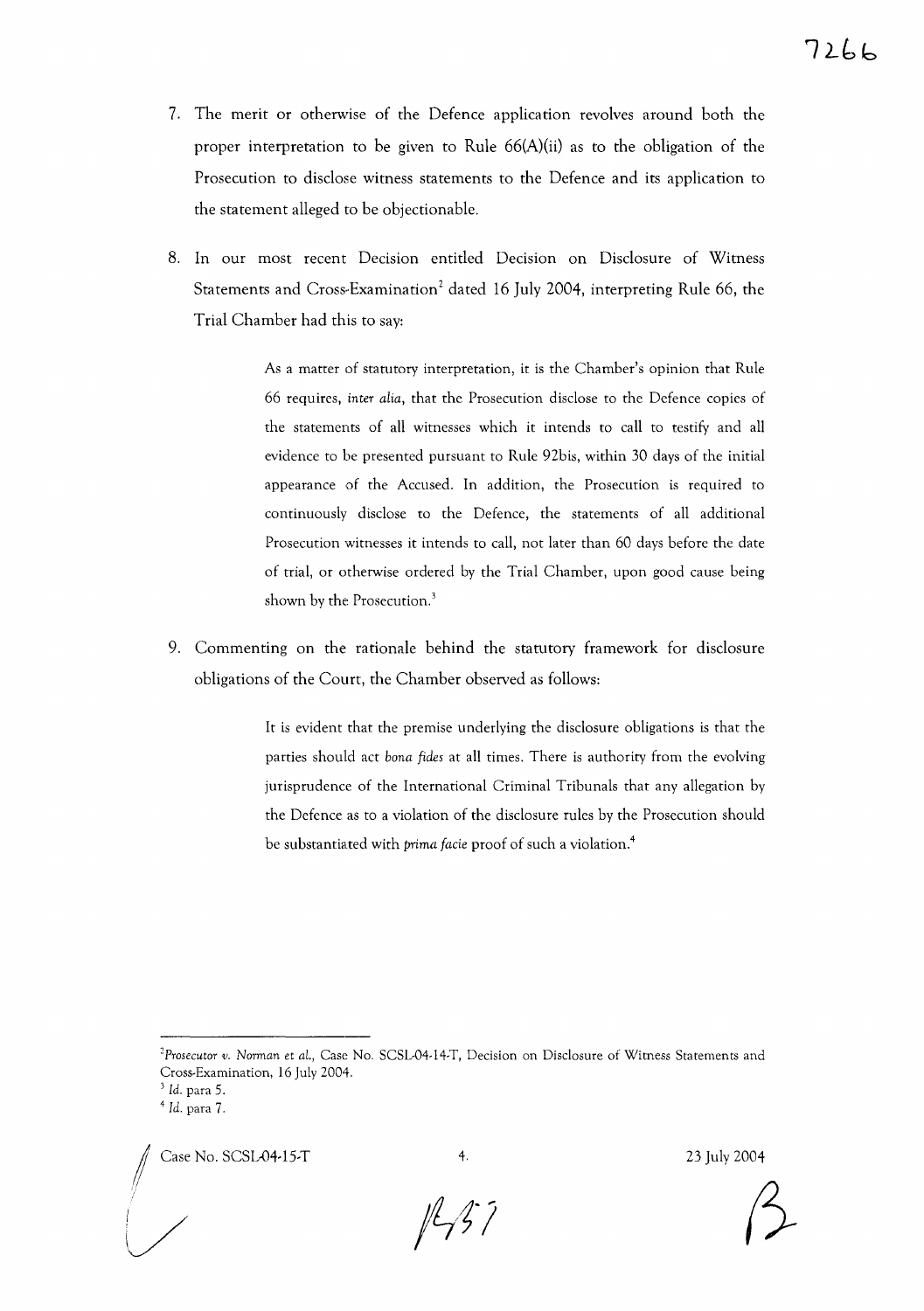We underscored the importance of these principles of law with citations from two of the Chamber's recent Decisions on the same subject, to wit, *Prosecutor v. Sesal* and *Prosecutor v. Kondewa. <sup>6</sup>*

- 10. Taking due cognizance of the importance of Article 17(4) of the Statute in ensuring ample protection of the rights of an accused to have time and adequate facilities for the preparation of his case, and also to examine or have examined the witnesses against him, the Trial Chamber emphasized its role to enforce disclosure obligations in the interest of a fair trial "where evidence has not been disclosed or is disclosed so late as to prejudice the fairness of the trial"7. In this regard, the Chamber indicated that its judicial option in such an eventuality would be "to apply appropriate remedies which may include exclusion of such evidence."<sup>8</sup>
- 11. Consistent with the foregoing exposition of the law, we note that in the case of *Prosecutor v. Bagosora*,<sup>9</sup> the Trial Chamber of the International Criminal Tribunal for Rwanda ("ICTR") reasoned as follows:

(i) that the issue whether the material disclosed is new requires a comparative assessment;

(ii) that such an assessment requires an examination of the allegedly new statement and the original statement of the witness including any reference of the event in question in the Indictment and the Pre-Trial Brief of the Prosecution;

(iii) that such an examination should also include a consideration of notice to the Defence that the particular witness will testify on that event, and the extent

/

5. 23 July 2004



*<sup>5</sup>Prosecutor v. Sesay,* Case No. SCSL-04-15·T, Decision on Defence Motion for Disclosure Pursuant to Rules 66 and 68 of Rules, 9 July 2004, para 27.

*<sup>6</sup>Prosecutor v. Kondewa,* Case No. SCSL·04·14·T, Decision on Motion to Compel the Production of Exculpatory Witness Statements, Wimess Summaries and Materials Pursuant to Rule 68, 8 July 2004, para 10.

*<sup>7</sup> Prosecutor v. Norman et* aL, *supra* note 2, para 7.

<sup>8</sup> *Id.*

*<sup>9</sup> Prosecutor v. Bagosora,* Case No. ICTR·98-41.T, Decision on Admissibility of Evidence of Witness DP, 18 November 2003.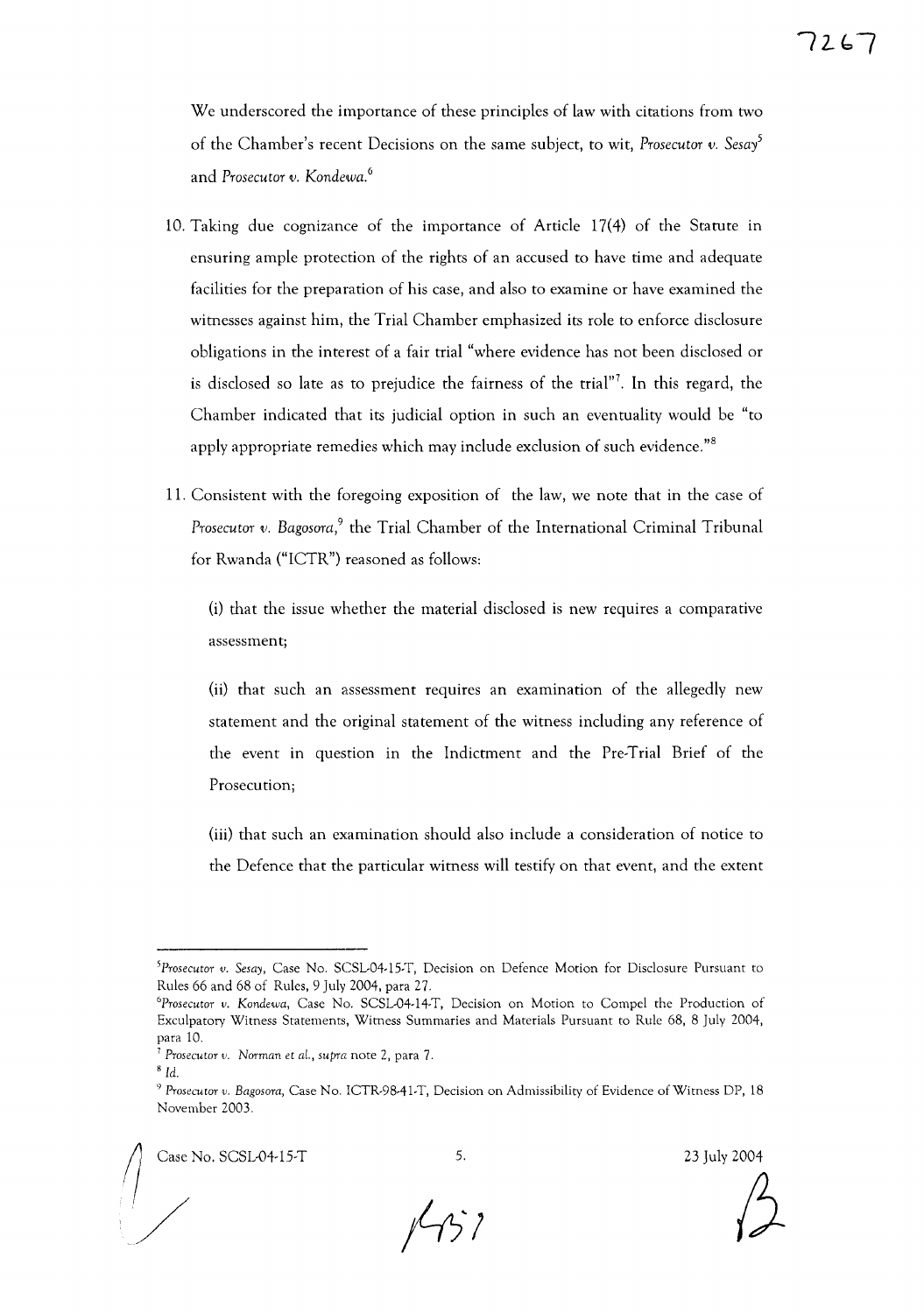to which the evidentiary material alters the incriminating quality of the evidence of which the Defence already had notice.<sup>10</sup>

12. The reasoning of this same Chamber was similar to the above regarding the admissibility on the same grounds of the evidence of another witness in the same case. On that issue, the Chamber had this to say:

> These Rules and the arguments of the parties give rise to three distinct questions. First, is this evidence relevant to the charges in the Indictments, or do they constitute entirely new charges? Second, do the will-say statements merely provide additional details of matters already disclosed in Witness DBQ original witness statement, or in other materials disclosed to the Defence? Third, if this is indeed new evidence, should it be admitted and under what conditions?<sup>11</sup>

- 13. Guided by these principles and reasoning, the major question for determination by this Chamber is whether the Defence has demonstrated or substantiated with *prima facie* proof that the Prosecution is in breach of its disclosure obligations under Rule 66(A)(ii) and in violation of the Article 17(4) of the Statute rights of the Accused persons herein on the alleged grounds of disclosing at this stage a witness statement constituting entirely new allegations from those in the Indictment, and one that is not at all supplemental in character vis-a-vis the original statement of the witness but which amounts to, as it were, an entirely new statement of an entirely new witness.
- 14. In order to determine if there has been such a breach, the Chamber has carefully reviewed the original statement of witness TFI-060 alongside the purported supplemental statement, the Indictment,<sup>12</sup> the Prosecution's Supplemental Pre-

6. 23 July 2004  $\beta$ 

 $1157$ 

<sup>10</sup> Id., para 6.

 $^{11}$  Id., Decision on Admissibility of Evidence of Witness DBQ, 18 November 2003. See also Id., Decision on Certification of Appeal Concerning Will-Say Statements of Witnesses DBQ, DP and DA, 5 December 2003.

*<sup>12</sup>Prosecutor v. Sesay* et *al.*, Case No. SCSL-04-15-PT, Amended Consolidated Indictment, 13 May 2004.<br>Case No. SCSL-04-15-T 6. 23 July 2014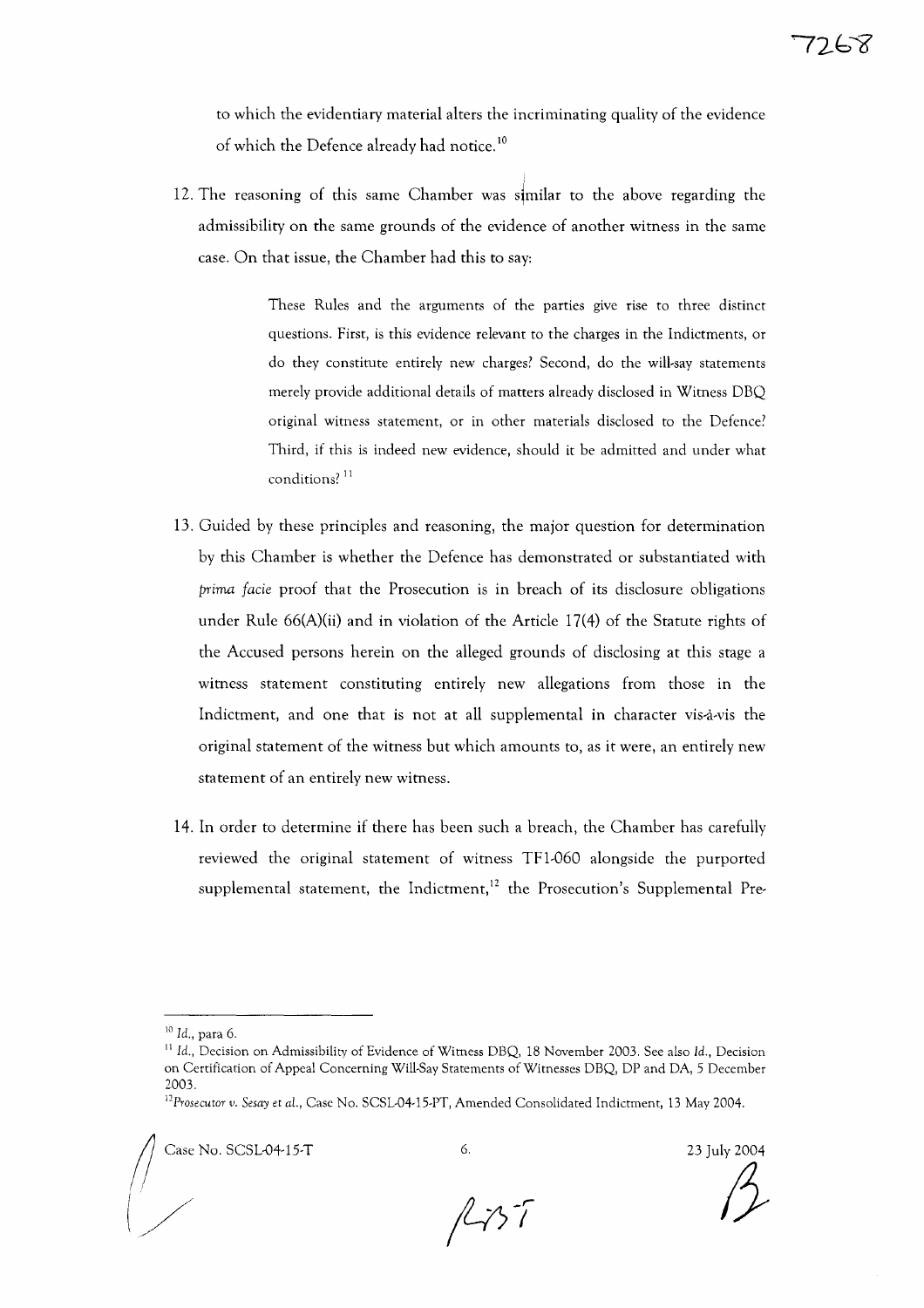Trial Brief,<sup>13</sup> and the Prosecution's Compliance Report of 11 May 2004,<sup>14</sup> and finds specifically as follows:

(i) That the allegations in the second statement are germane to those charged and particularized in Counts 1, 2, 3, 4, 5, 6, 8, 10, **11** and 12 of the Indictment.

(ii) That the allegations in the second statement are clearly supplemental to those specified and particularized in the Indictment and at page 102 of the Prosecution's Supplemental Pre-Trial Brief.

(iii) That indeed the second statement cannot objectively be legally characterized as an entirely new statement having regard to its contents in relation to the original statement of the witness in that the second statement is congruent in material respects with matters deposed to in the entire original statement dated 2 February 2003 about the alleged combined attack on Tonga Field by members of the RUF/AFRC, the armed factions to which the Accused are alleged to have belonged and led by Sam Bockarie alias Mosquito and more specifically with that portion of the original statement which states as follows:

Two days after our selection as I had stated earlier, we came to Kenema to the late Paramount Chief of Lower Bambara, Chief Farmer who persuaded us to form a caretaker committee for the sake of our people and protect them from AFRC/RUF atrocities.

(iv) That by reason of our findings in (i), (ii) and (iii), the supplemental statement is not a statement of an additional witness within the meaning of Rule 66(A)(ii).

15. As a matter of law, the Chamber would like to reiterate what it emphasized in a previous Ruling that Rule 66 does impose upon the Prosecution the obligation to continuously disclose to the Defence copies of statements of all witnesses whom

ase No. SCSL-04-15-T 23 July 2004

 $\sqrt{2}$ 

<sup>&</sup>lt;sup>13</sup>Prosecutor v. Sesay et al., Case No. SCSL-04-15-PT, Prosecution Supplemental Pre-Trial Brief Pursuant to Order to OTP to File a Supplemental Pre-Trial Brief of 30th March as Amended by Order of 2 April 2004,21 April 2004.

<sup>14</sup>Prosecutor *v. Sesay* et *at,* Case No. SCSL-04-15-PT, Updated Compliance Report Filed Pursuant to Undertaking by the Prosecution in Pretrial Conference Held 29 April 2004 (RUF), 11 May 2004.